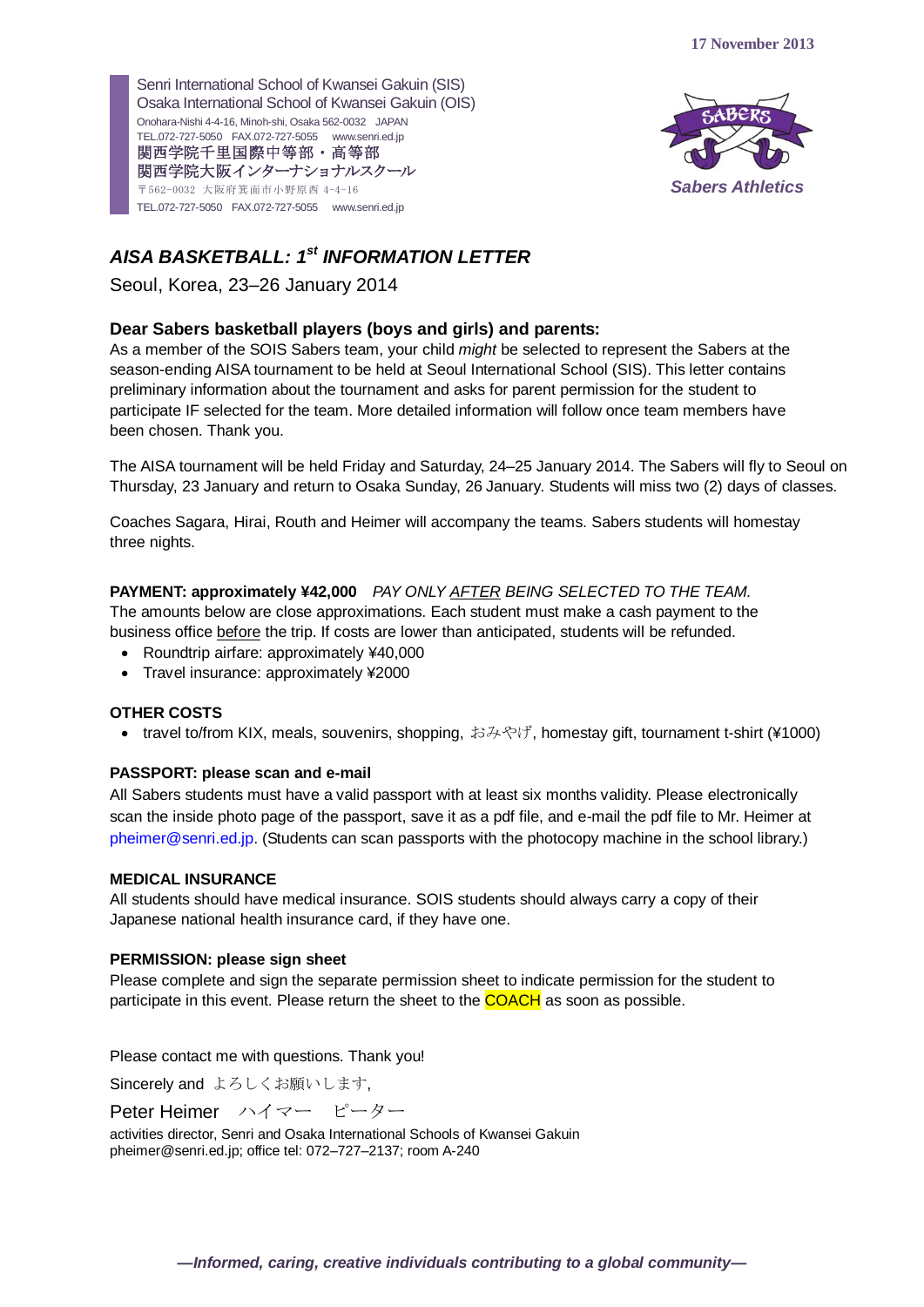

セイバーズ高等部バスケットボール選手保護者の皆様 SOIS アクティビティ・ディレクター

ピーター・ハイマー

# **AISA** バスケットボールのお知らせ (1)

お子様は「AISA バスケットボール」SOIS 代表選手に選出されることを目指し頑張っておられます。 選出されましたら、今月横浜に遠征して頂くことになりますので、下記の通りお知らせ致します。 記

| ᄟ                                    |
|--------------------------------------|
| 試合日程: 2014年01月24日 (金) ~ 25日 (土)      |
| 旅行日程: 2014年 01 月 23 日 (木) ~ 26 日 (日) |
| 試合場所: ソウルインターナショナルスクール (SIS)         |

- **▶ 旅費:およそ 42,000 円** *遠征チームのメンバーに選出されてからお支払い下さい。* 旅費の見積もりは下記の通りです。出発までに現金でお支払い下さい。実費が見積額を下回った 場合、旅行終了後に差額をお返し致します。
	- 航空運賃: 40,000円
	- 旅行保険:2000 円

#### ◆ 上記旅費以外に各自で用意するその他の費用

食事、記念品、買い物、おみやげ、ホームステイプレゼント、希望者のみトーナメントTシャツ (1000円)

#### パスポート:スキャンし、メールで送って下さい。

セーバーズ選手は全員、有効期限が 6 ヶ月以上のパスポートが必要です。パスポートの写真のペ ージをコンピューターでスキャンし、PDF ファイルに保存し、ハイマーにメールして下さい。 [pheimer@senri.ed.jp](mailto:pheimer@senri.ed.jp) (学校の図書館でコピーしても結構です。)

#### ◆ 医療健康保険

セイバーズ選手は全員保険に加入する必要があります。お持ちであれば国民健康保険証のコピー を常に携帯させるようお願いします。

#### ◆ 承諾書:署名して下さい。

このトーナメントに参加するためには保護者の承諾書が必要です。お子様が代表メンバーに選出 されることを想定し、遠征することを許可される方は、次ページの承諾書に署名をし、<mark>コーチ</mark>ま で早急にご提出下さい。

#### 引率者

Coaches 相良、平井,ラウス、ハイマー(コーチ)

ご質問のある方は、SOIS アクティビティ・ディレクターのピーター・ハイマーまで ご連絡下さい。[pheimer@senri.ed.jp;](mailto:pheimer@senri.ed.jp) tel: 072–727–2137; オフィス A-240

以上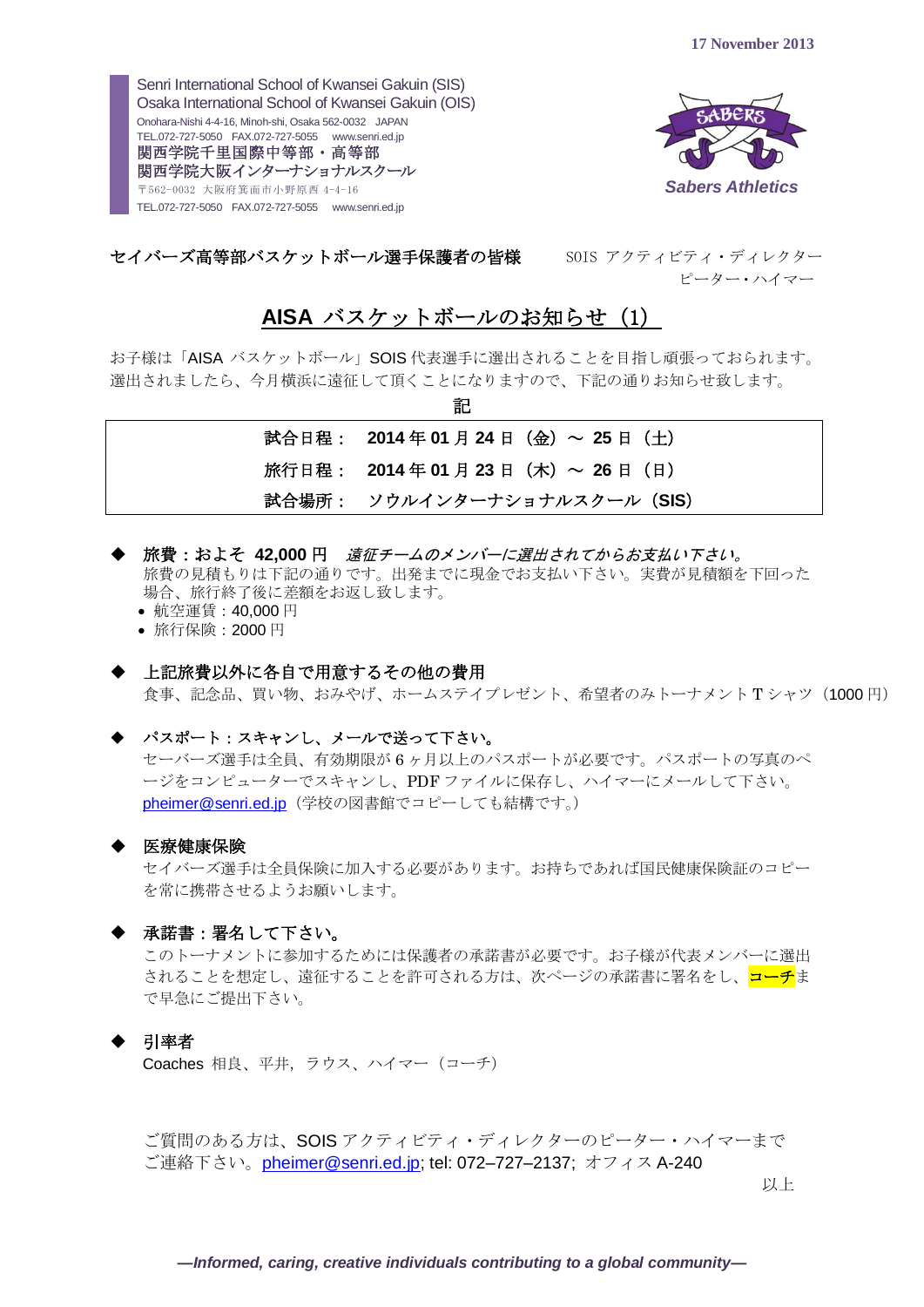

# *EVENT PARTICIPATION: 1 st PERMISSION SHEET*

Please sign below if you give permission for your child to take part in this event IF selected as a member of the tournament team.

Please return this sheet to the **COACH**.

Submit an electronically scanned copy of your PASSPORT as soon as possible.

More detailed information regarding final cost and itinerary will follow once the team has been selected.

All students should have medical insurance. SOIS students should always carry a copy of their Japanese national health insurance card, if they have one.

Please contact Mr. Heimer with questions. Thank you!

Peter Heimer ハイマー ピーター activities director, Senri and Osaka International Schools of Kwansei Gakuin [pheimer@senri.ed.jp;](mailto:sparker@senri.ed.jp) office tel: 072–727–2137; room A-240

*I give permission for my child / this student, if selected, to participate in the AISA basketball tournament in Seoul, Korea, 23–26 January 2014.*

| the control of the control of the |
|-----------------------------------|

*Please return this sheet to the COACH as soon as possible. Thank you!*

*—Informed, caring, creative individuals contributing to a global community—*